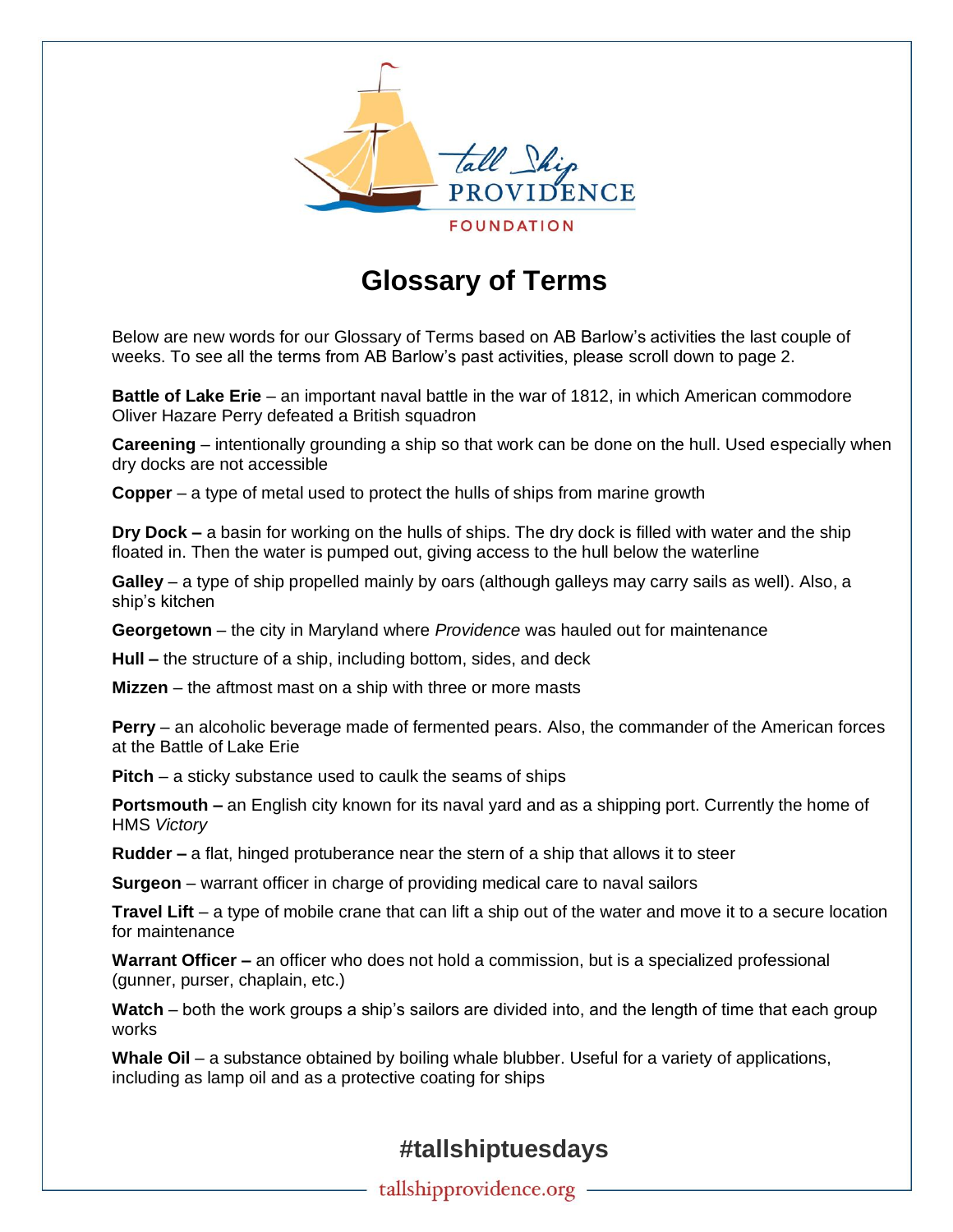

## **Words from Previous Glossary of Terms**

**Aft** – near the stern; toward the rear of the vessel

**Aft Cabin** –often called the captain's cabin, a large cabin at the stern of the vessel

**Anchor** – the device by which, when dropped to the bottom, the vessel is held fast

**Battle of Trafalgar –** a major naval victory for the British over the combined forces of the French and Spanish during the Napoleonic wars

**Belay –** to make fast or tie off a line

**Belaying Pin –** a wooden or metal pin to which lines are secured aboard ship

**Binnacle** – a box near the helm containing the compass

**Boarding Pike –** a long-handled spear-like weapon used for repelling an enemy boarding party

**Boatswain/Bosun –** officer in charge of a ship's deck department. Supervises the hands working on deck and sees to some aspects of ship maintenance

**Boom** – a spar used to extend the foot of a fore-and-aft sail or studding sail

**Bow** – the front of the ship, the rounded part of a vessel forward

**Bowsprit** – a large and strong spar, standing from the bow of a vessel

**Cask –** a barrel used for storing provisions aboard ship

**Chafing Gear** – pads, mats, ropes and other materials tied around pieces of rigging to protect them from rubbing on spars and other parts of the rig

**Cleat** – a piece of hardware with a 'horn' at either end, often affixed to a ship's deck, rail, or to a dock, to which line can be made fast

**Coiling –** the act of placing a line or rope into a series of loops for ease of storage

**Cordage** – a general term for line or rope

**Deck prism** – a prism of glass fitted into the deck to allow light into the compartment below

**Dirk –** a very short sword, traditionally carried by midshipmen in the Royal Navy

**Docking** – the act of poking holes in biscuits prior to baking to prevent them from rising and to allow the moisture to escape

**Dunderfunk** – a foodstuff made of pounded biscuit, molasses, beef fat and water mixed together and baked brown in a pan

**Figure Eight** – twisting line into the shape of the number '8.' Also, a type of knot often used as a stopper knot

**Fore** – toward the front of the vessel, used to distinguish the forward part of a vessel or things in that direction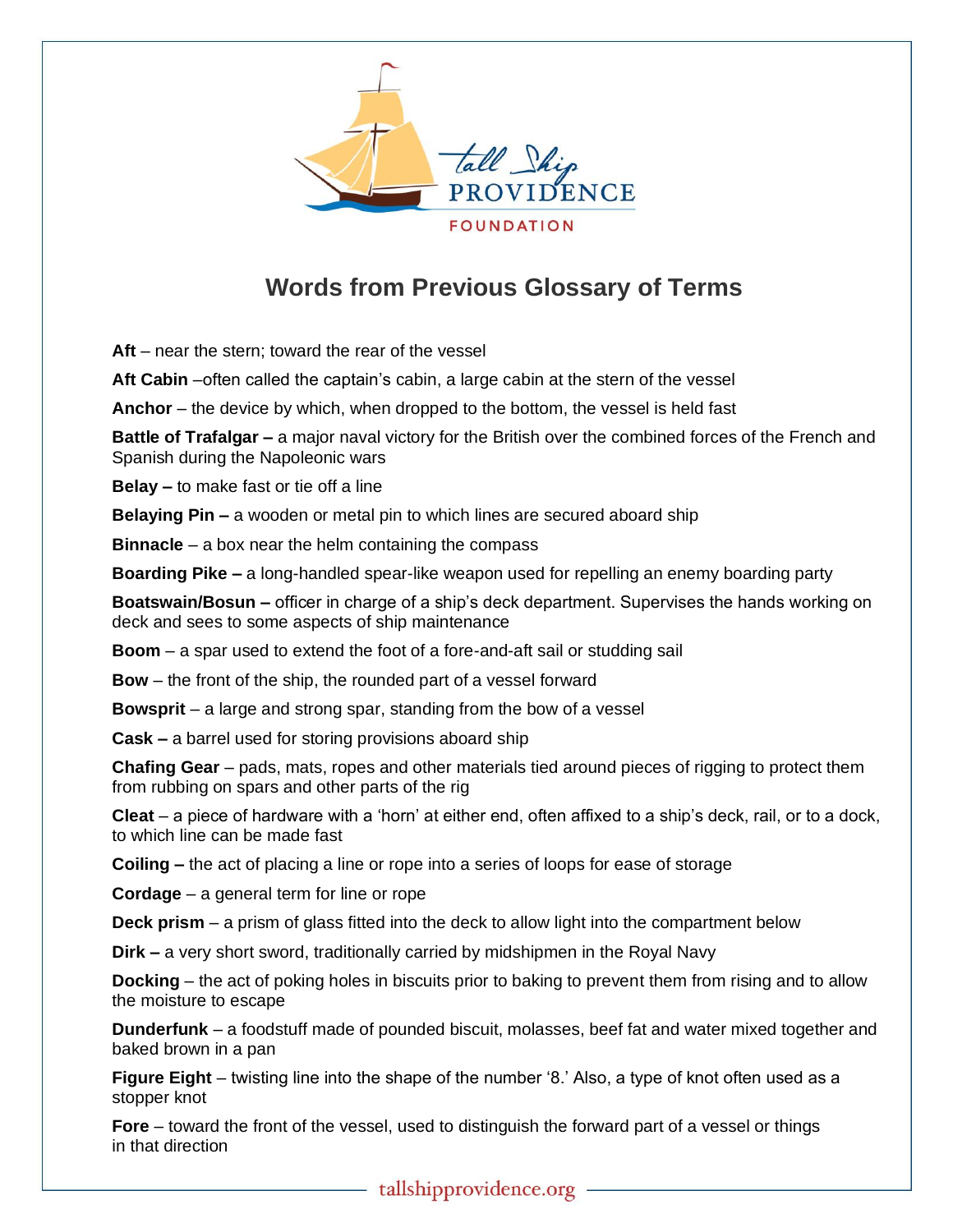

**FOUNDATION** 

**Foxes –** pieces of scrap line made by twisting together several strands or yarns

**Gantline** – a line rove through a single block on a mast used for raising sailors, tools, pieces or rigging, or other necessary items aloft

**Guns** – armament with a naval carriage; the original *Providence* had 12 four-pound guns and 14 small rail guns

**Gunwale –** the top edge of a ship's hull

**Hand, Reef & Steer –** traditional qualifications of an able seaman, to hand is to take in or furl a sail and to reef is to shorten sail and to steer is to take a turn at the helm

**Hardtack** – one of many names for an unleavened biscuit made of flower and water, and sometimes salt, eaten at sea by Sailors

**Helmsman** – the Sailor stationed at the ship's helm (wheel) in charge of steering and keeping a straight course

**HMS Beagle** – a Royal Navy 10-gun brig-sloop famous for conveying naturalist Charles Darwin around the world

**Idler** – any member of a ship's company not required to stand regular watch. In many navies, this often included warrant officers, such as the surgeon, gunner, and cook

**Jibboom** – the boom rigged out beyond the bowsprit to which the tack of a jib is lashed

**Kink** – an undesirable twist or bend in a line

**Lay** – the way in which a rope's strands are twisted together (for example, a rope that is laid righthanded has its strands twisted together to the right)

**Line** – a piece or rope being employed for a specific task aboard ship (for example, a sheet or halyard)

**Locking Hitch** – a simple knot used for making a line off to a cleat or belaying pin

**Main deck** – the largest deck on a vessel

**Main hold** – cargo hold, also holds provisions, spare parts and sailors

**Marline** – light, two-stranded line; often tarred and used for seizing

**Marlinespike** – a tapered metal spike used to separate strands of rope, untie knots and as a handle for hauling away on seizings, whippings, etc.

**Mast** – a spar set upright from the deck to support rigging, yards and sails

**Merchant Service** – the industry concerned with commercial shipping ventures (i.e., non-military)

**Midshipman** – the most junior commissioned officer rank in many navies

**Pin Rail –** a rail - either free-standing or build into a ship bulwark - that holds belaying pins

**Port** – the left side of a vessel, looking forward, used in place of "larboard"

**Purser** – officer-in-charge of the ship's finances, including purchasing provisions such as biscuits, salt, meat and rum